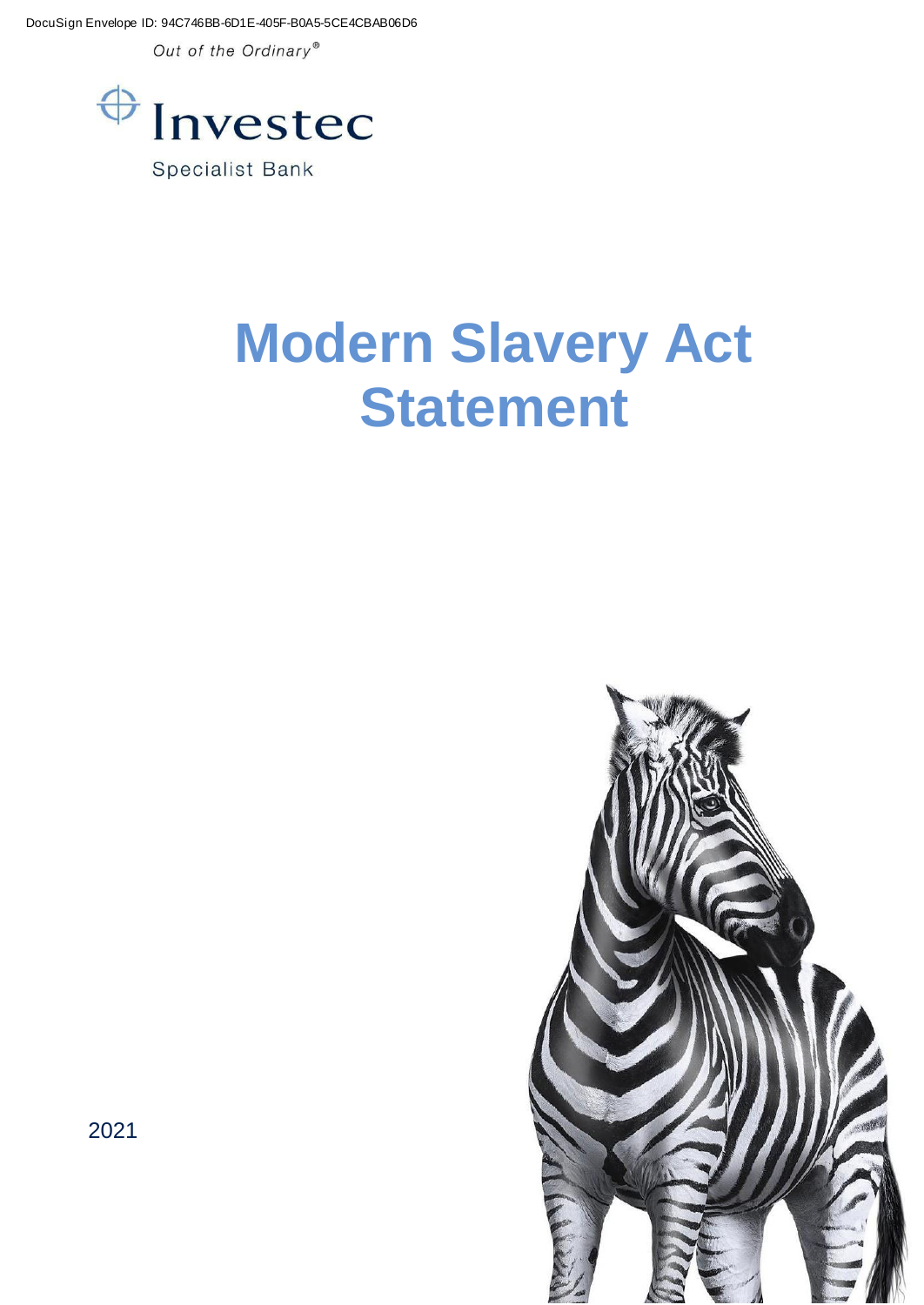## **ModernSlavery Act Statement**

## **Introduction**

This statement is made on behalf of Investec plc and its subsidiaries, Investec Bank plc, and its subsidiaries: Investec Wealth and Investment Limited, and Investec Asset Finance plc (collectively "**Investec**").

Investec strives to be a distinctive specialist bank and wealth manager driven by a commitment to our core philosophies and values. We are committed to the ten principles of the United Nations Global Compact which relate to human rights, labour, environment and anti-corruption and we support the international agenda to abolish human trafficking, slavery, forced and child labour.

Part of this pledge entails compliance with relevant regulation and policy. We are therefore committed to addressing the requirements of the UK Modern Slavery Act 2015 (the "Act") and ensuring that our supply chain is compliant with the regulations prescribed therein. We acknowledge the undertakings in the Act and endeavour to create a culture of transparency with regards to the supply of goods and services to us. This statement is made pursuant to section 54 of the Act and constitutes Investec's Modern Slavery and Human Trafficking Statement, as required by the Act, for our financial year ended 31 March 2021.

## **Organisational Structure**

Investec has undertaken an investigation of its corporate structure and business practices and determined that our international subsidiaries do not carry on business, or part of a business, in the UK. Accordingly, these non-UK subsidiaries are not subject to the Act and are therefore excluded from the ambit of this statement. Nevertheless, the Investec group in its entirety remains committed to the highest standards of integrity and ethical behaviour.

## **Supply chains, due diligenceproceduresand risk assessment**

We are committed to ensuring that our supply chain is free of any slavery and/or human trafficking. We intend togovern all current and future third party relationships with these slavery issues inmind.Wewill not knowingly support and/or do business with any suppliers who are involved in slavery.

In order to fulfil our obligations under the Act, Investec will:

- 1. undertake due diligence procedures to assess the nature and extent of our exposure to the risk of slavery;
- 2. request information regarding third party suppliers' working practices and require any relevant key suppliers to confirm that they are aware of, and comply with, their obligations under the Act;
- 3. communicate to potential keysuppliers that we have a zero tolerance policywith regards toslavery;
- 4. ensure that key suppliers agree to Investec's Supplier Code of Conduct, which requires confirmation from suppliers that they have:
	- a. undertaken a review of their supply chain;
	- b. established that it is free from modern slavery; and
	- c. ensured that all their representatives (including employees, agents, suppliers and subcontractors) conduct businesswith and/oron behalfofInvestec inaccordance with theSupplierCode ofConduct.
	- d. communicate to suppliers, by way of the Investec Supplier Code of Conduct, that they are required to undertake continued self-monitoring and promptly inform Investec of any violations of the Supplier Code of Conduct; and